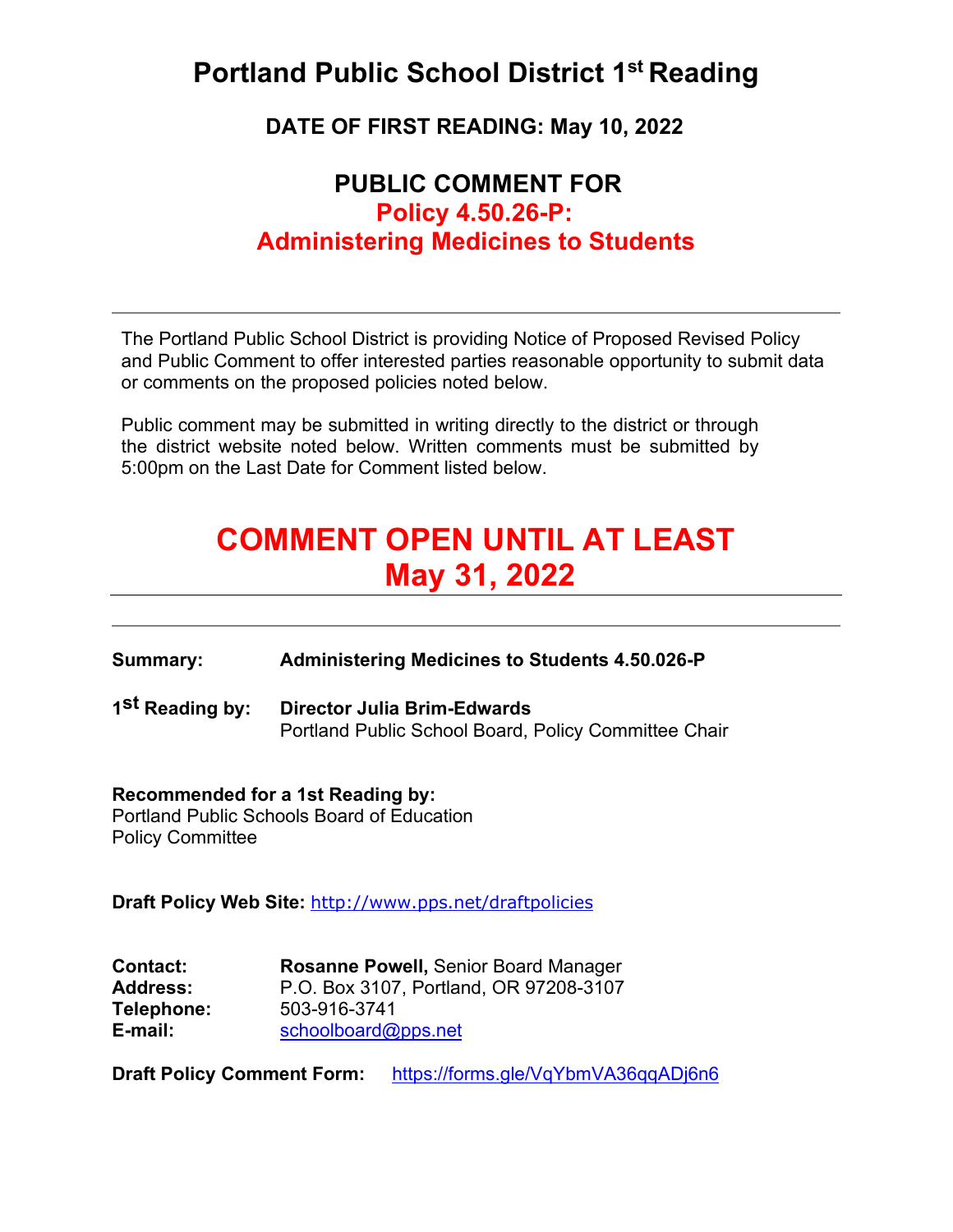| <b>Included in Packet</b>             | Page |
|---------------------------------------|------|
| Redlined Policy with Proposed Changes | 03   |
| <b>Original Policy</b>                | 05   |
| <b>Staff Memo</b>                     | 08   |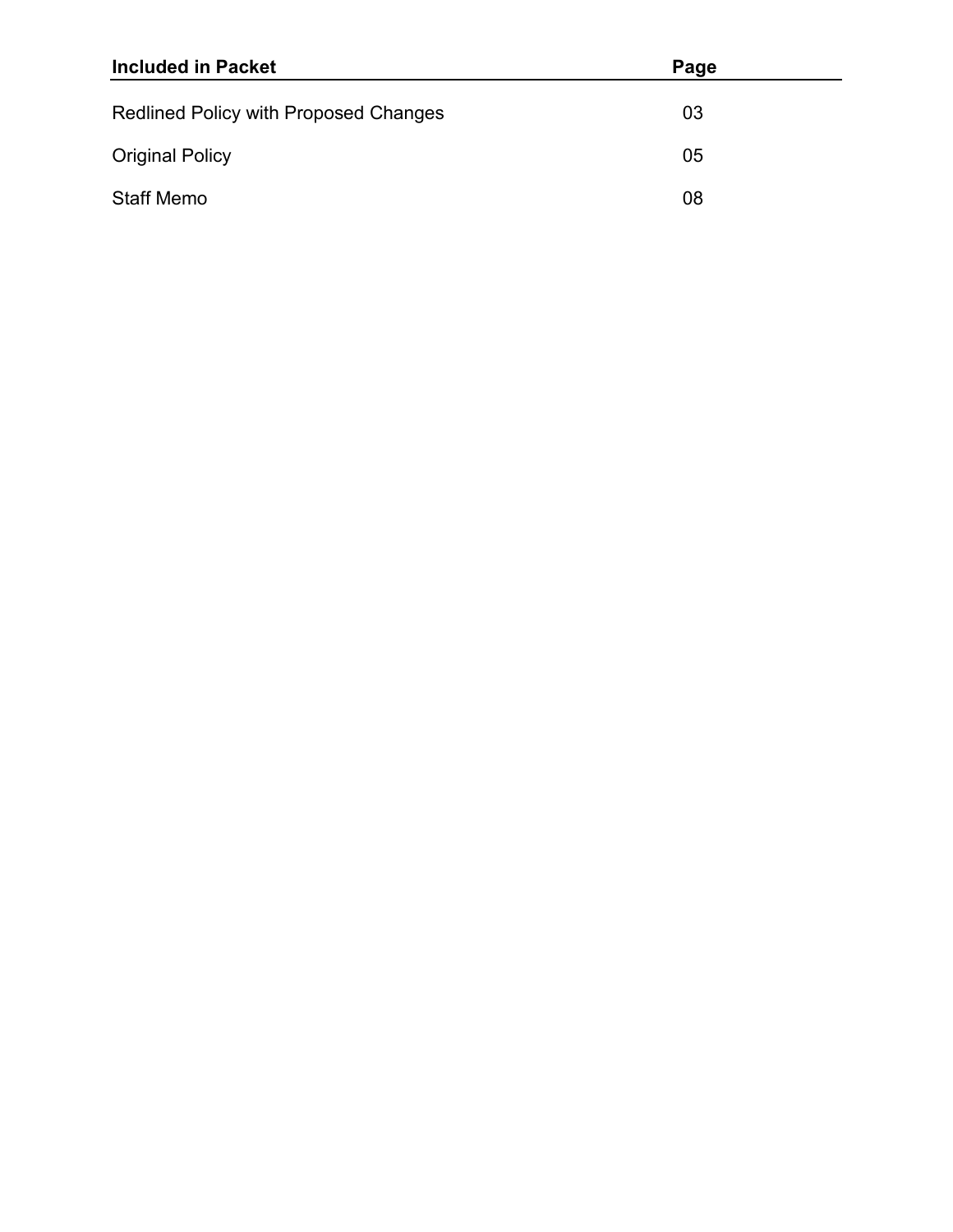**Board Policy** 



.

### **Administering Medicines to Students**

Administering medication to students and self-medication by students may be necessary when the failure to take such medication would jeopardize the health of the student or the student would not be able to attend school if medication were not made available during school hours. Consequently, the District may administer or a student may be permitted to take prescription or nonprescription medication under the following conditions:

### **1) District Administration of Medication.**

- A) All requests for the District to administer prescription medication to a student shall be made by the student's parent/guardian in writing. Requests shall include the written instructions of the prescriber for the administration of a prescription medication to a student or the written instructions of the parent/guardian for the administration of a nonprescription medication to a student. A prescription label will be deemed sufficient to meet the requirements for written physician instructions. All requests for the District to administer prescription<br>is a student shall be made by the student's parent<br>writing. Requests shall include the written instruction<br>rescriber for the administration of a prescription r<br>stude
- B) The District shall designate school staff authorized to administer medication to students. When a licensed healthcare professional is not immediately available, personnel designated by the District may administer medication to a student as prescribed and/or allowed by Oregon law.
- C) The District reserves the right to reject a request to administer prescription or nonprescription medication when, in the District's judgment, such medication is not necessary for the student to remain in school.
- D) The District may require an individualized health care plan for the administration of certain medications. These plans may address medication administration both in school and at school activities.
- E) Upon parent or guardian written request, a back-up prescribed autoinjectable epinephrine (epi-pen) may be kept at a reasonably secure location in the student's classroom.
- F) Epinephrine (epi-pens) may be available for administration by trained, designated personnel to any student or other individual on school premises who the person believes in good faith is experiencing a severe allergic reaction.
- G) Naloxone (NarCan), opioid antagonist, or any similar medication that is in any form available for safe administration and that is designed to rapidly reverse an overdose of an opioid drug may be administered by trained, designated personnel to any student or other individual on school premises who the person believes in good faith is experiencing an overdose of an opioid drug.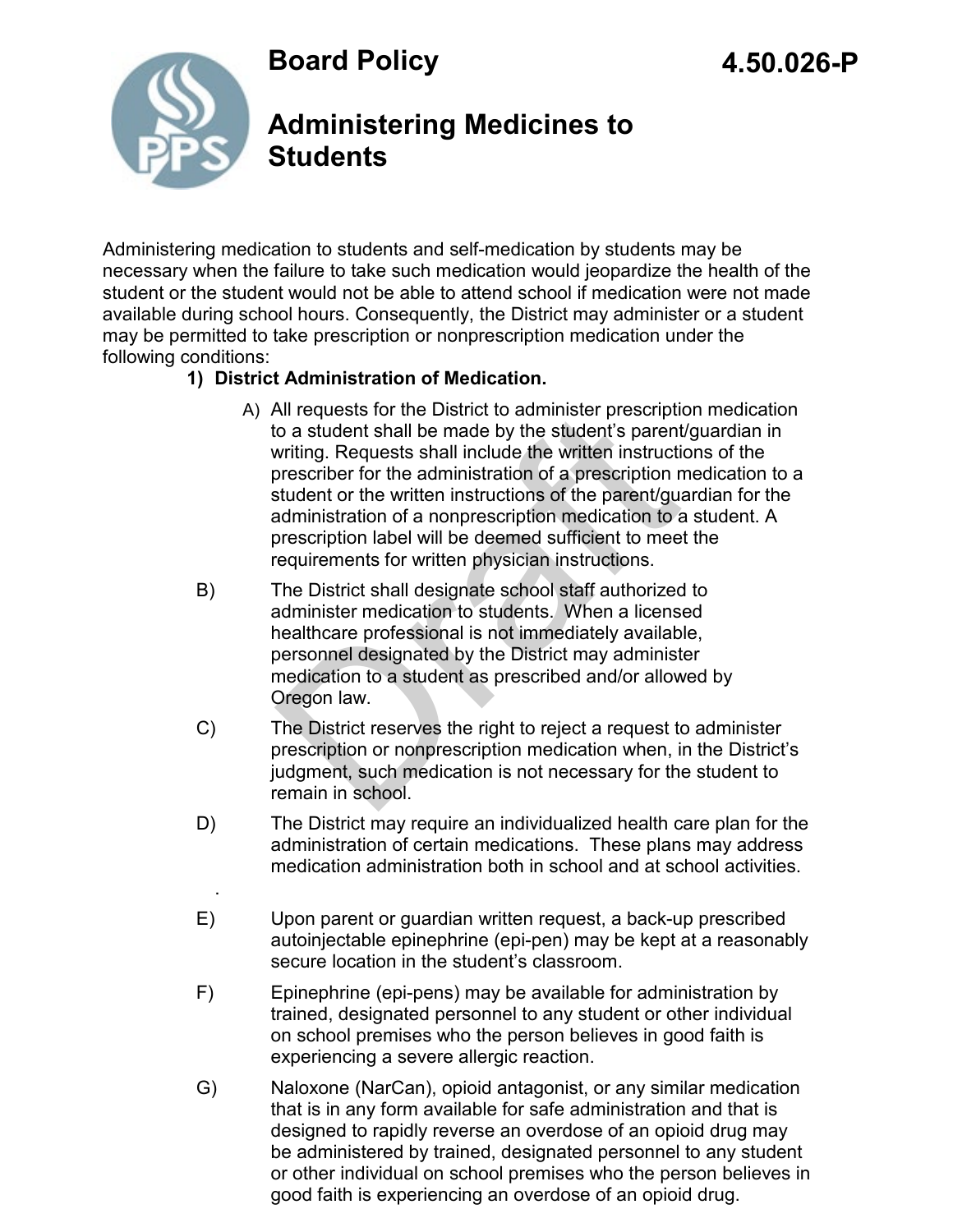### (2) **Student Self-Administration of Medication.**

- A) A student may be allowed to self-administer a medication as prescribed by an Oregon licensed health care professional, upon written and signed request of the parent/guardian and subject to age-appropriate guidelines. The parent/guardian must provide a signed prescription and a written and signed confirmation the student has been instructed by the Oregon licensed health care professional on the proper use of and responsibilities for the prescribed medication.
- B) The District may revoke the permission given to a student to self-administer medication.

### (3) **Handling of Medication.**

A) Prescription and nonprescription medication will be handled, stored, monitored, disposed of and records maintained in accordance with established District procedures governing the administration of prescription or nonprescription medications to students, including procedures for the disposal of sharps and glass. accordance with established District procedures g<br>administration of prescription or nonprescription m<br>students, including procedures for the disposal of a<br>glass.<br>**ohibition on Providing First Aid.**<br>y shall not prohibit or

### (4) **No Prohibition on Providing First Aid.**

This policy shall not prohibit or restrict, in any way, the administration of recognized first aid to students by District employees in accordance with established state law, Board policy and regulations and District guidelines.

#### (5) **Immunity and Limitations of Liability.**

No District policy or procedure shall be interpreted to limit or detract from the immunities and other limitations on liability available under the law to persons who engage in or assist with the administration of medication to students.

Legal References: ORS 109.640; ORS 339.869; ORS 433.805 - 433.830; ORS 339.867; ORS 339.870; ORS 475.005 - 475.285; OAR 581-021-0037

History: Adpt 8/24/98; Amd 9/9/02; BA 2420; 5/22

OSBA: JHCD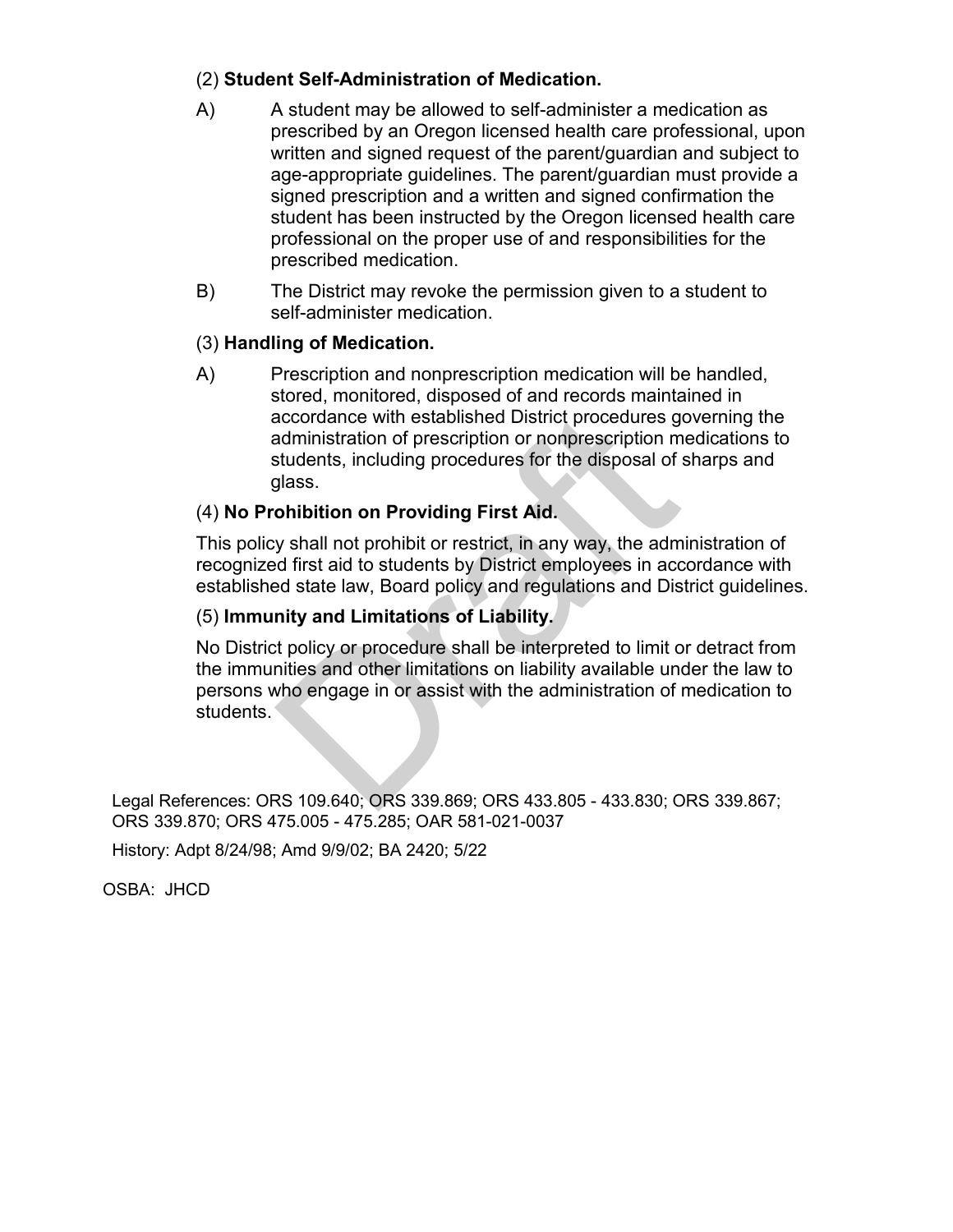## **4.50.026-P Administering Non-injectable**

### **Medicines To Students**

The dDistrict recognizes that aAdministering of medication to students and self-medication by students may be necessary when the failure to take such medication would jeopardize the health of the student or the student would not be able to attend school if medication were not made available during school hours. Consequently, the District may administer or a students may be permitted to take non- injectable prescription or nonprescription medication under the following conditions:

### 1) **District Administration of Medication.**

- A) All requests for the District to administer prescription medication to a student shall be made by the student's parent/quardian<sup>\*</sup> in writing. Requests shall include the written instructions of the prescriber-physician for the administration of a prescription medication to a student or the written instructions of the parent/guardian for the administration of a nonprescription medication to a student. A prescription label will be deemed sufficient to meet the requirements for written physician **instructions**
- B) The District shall designate school staff authorized to administer medication to students. When a licensed healthcare professional is not immediately available, personnel designated by the District may administer medication to a student as prescribed and/or allowed by Oregon law.
- C) The District reserves the right to reject a request to administer prescription or nonprescription medication when, in the District's judgment, such medication is not necessary for the student to remain in school.
- D) The District may require an individualized health care plan for the administration of certain medications. These plans may address medication administration both in school and at school activities. superintendent shall develop Administrative Regulations as needed to meet the requirements of law, Oregon Administrative Rules and for the implementation of this policy. Regulations will include provisions for student self-medication.
- E) Upon parent or guardian written request, a back-up prescribed autoinjectable epinephrine (epi-pen) may be kept at a reasonably secure location in the student's classroom.
- F) Epinephrine (epi-pens) may be available for administration by trained, designated personnel to any student or other individual on school premises who the person believes in good faith is experiencing a severe allergic reaction.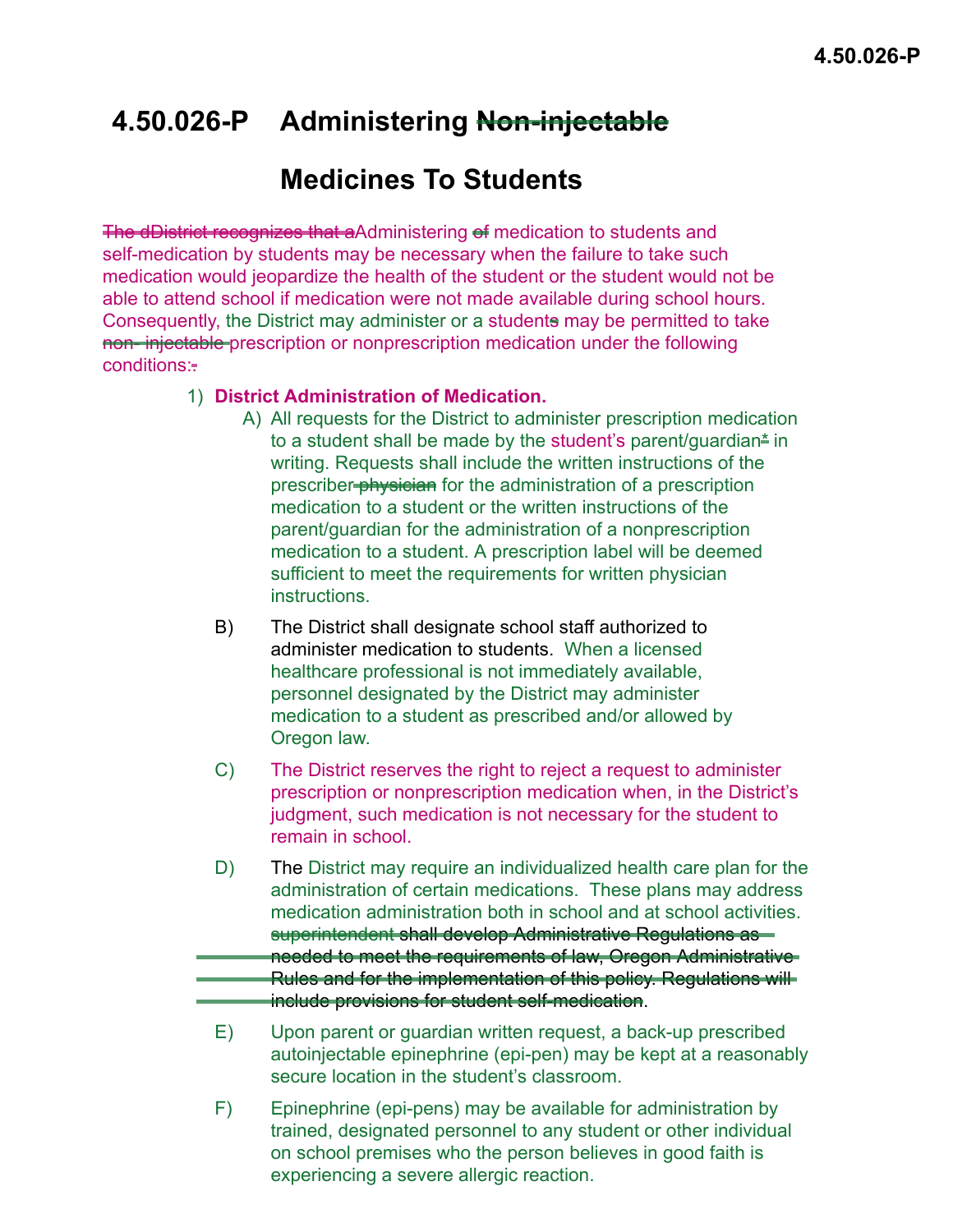G) Naloxone (NarCan), opioid antagonist, or any similar medication that is in any form available for safe administration and that is designed to rapidly reverse an overdose of an opioid drug may be administered by trained, designated personnel to any student or other individual on school premises who the person believes in good faith is experiencing an overdose of an opioid drug.

### (2) **Student Self-Administration of Medication.**

- A) A student may be allowed to self-administer a medication as prescribed by an Oregon licensed health care professional, upon written and signed request of the parent/guardian and subject to age-appropriate guidelines.The parent/guardian must provide a signed prescription and a written and signed confirmation the student has been instructed by the Oregon licensed health care professional on the proper use of and responsibilities for the prescribed medication.
- B) The District may revoke the permission given to a student to self-administer medication.

### (3) **Handling of Medication.**

A) Prescription and nonprescription medication will be handled, stored, monitored, disposed of and records maintained in accordance with established District procedures governing the administration of prescription or nonprescription medications to students, including procedures for the disposal of sharps and glass.

### (4) **No Prohibition on Providing First Aid.**

This policy shall not prohibit or restrict, in any way, the administration of recognized first aid to students by District employees in accordance with established state law, Board policy and regulations and District guidelines.

#### (5) **Immunity and Limitations of Liability.**

No District policy or procedure shall be interpreted to limit or detract from the immunities and other limitations on liability available under the law to persons who engage in or assist with the administration of medication to students.

The determination for other purposes depends on evaluation of those factors and a power of attorney executed pursuant to ORS 126.030.

<sup>\*</sup> As used in this policy, the term parent includes legal guardian or person in a parental relationship. The status and duties of a legal guardian are defined in ORS 126.003 - 126.095. The determination of whether an individual is acting in a parental relationship, for purposes of determining residency, depends on the evaluation of the factors listed in ORS 419B.373.¶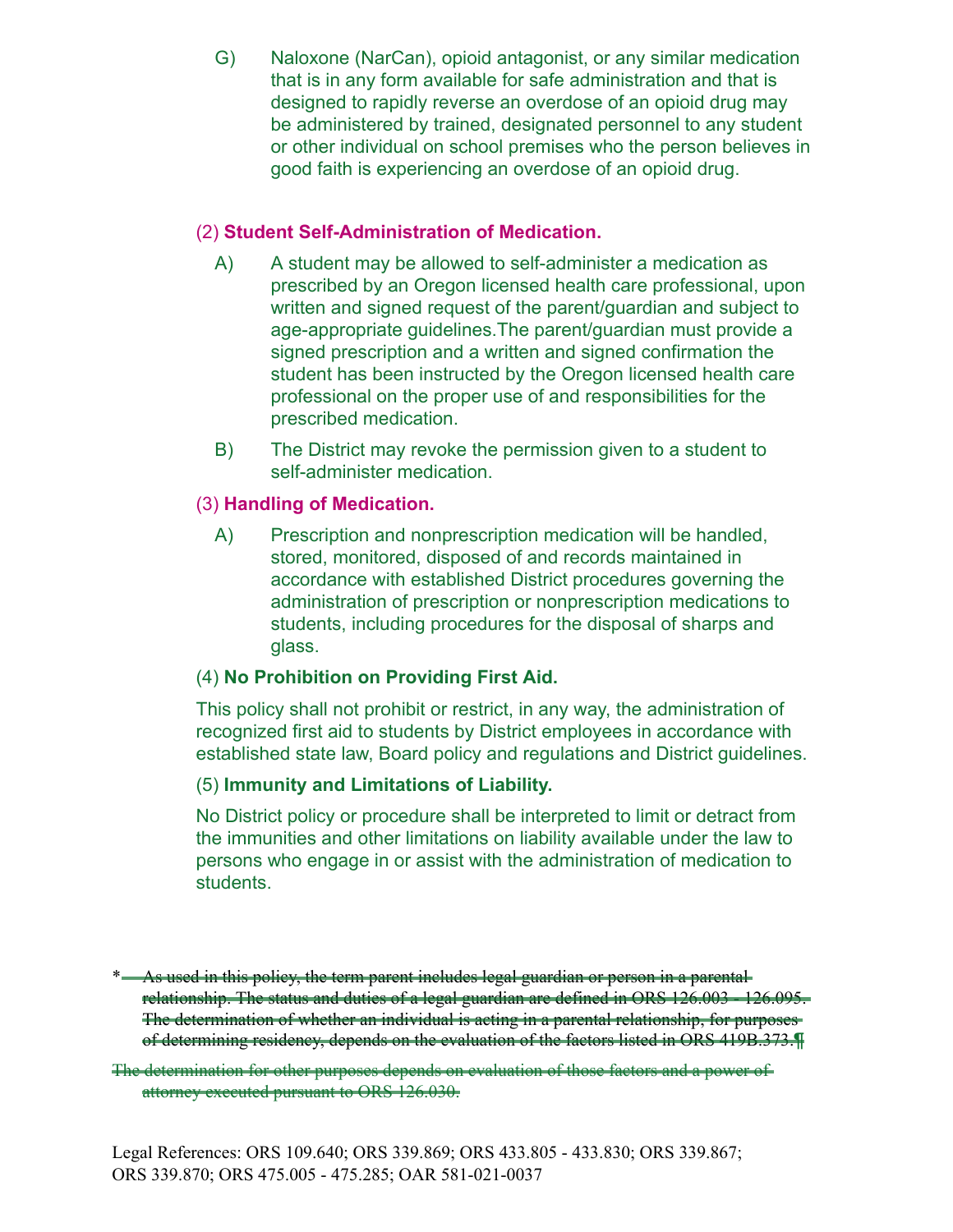History: Adpt 8/24/98; Amd 9/9/02; BA 2420; \_\_/22

#### OSBA: JHCD

Portland Public Schools **Page 1 of 1** Page 1 of 1 Portland, Oregon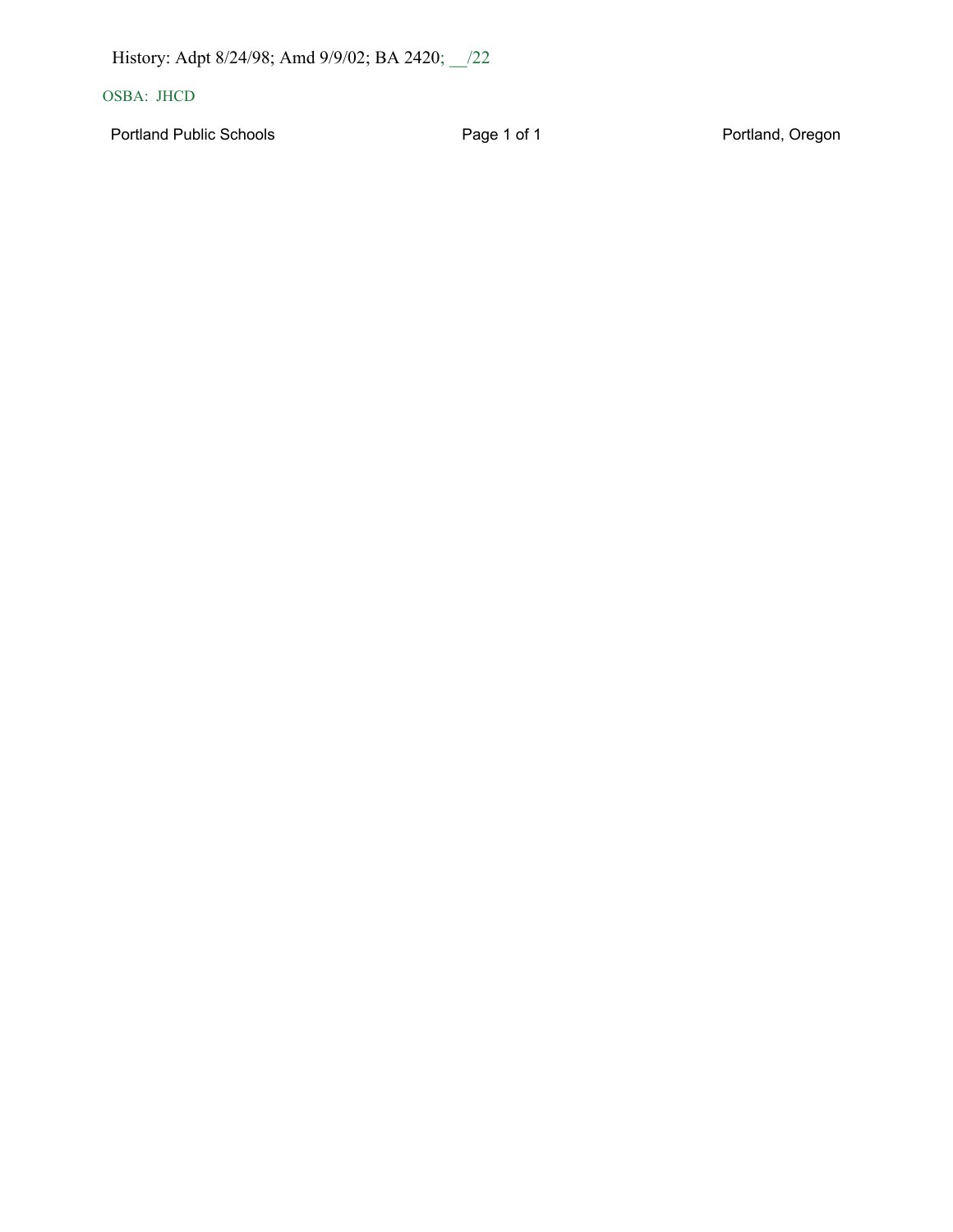



To: PPS Board Policy Committee From: Student Success and Health Department Date: March 30, 2022 RE: Naloxone in schools

The recent tragic, accidental overdose deaths of two Portland students has created additional urgency within the District to find ways to address the concern of opioid overdoses. While these deaths did not occur on a PPS campus, a small workgroup has begun to take the necessary steps to explore having Naloxone (NarCan) available on every PPS high school and middle school campus as a potentially life-saving medical intervention.

This last fall the <u>Oregon Health [Authority](https://www.oregon.gov/oha/ERD/Pages/OHA-sees-70-percent-increase-in-Oregon-opioid-deaths-during-April-May.aspx) (</u>OHA) reported that there had been a 70% rise in overdose deaths from the previous year and the Oregon Health Authority estimates that 40% of those were fentanyl related. Unfortunately this trend mirrors what is happening in most of the country and what has been exacerbated by the pandemic.

Naloxone is a medication that can be used to reverse an opioid overdose (this includes heroin, morphine, fentanyl, or prescription opioids). It helps the person resume normal breathing and assists in bringing the person back into consciousness.

**Naloxone** is considered safe and there are no significant adverse reactions known at this time. The biggest risk from a dose of Naloxone is that the person is actually having some other medical reaction other than an opioid overdose (i.e. Naloxone does not work on overdoses from other substances such as alcohol, amphetamines and cocaine) and the Naloxone will have no effect in these instances: see the National Institute of Health report ([NIHA](https://nida.nih.gov/publications/naloxone-opioid-overdose-life-saving-science) site).

Ensuring ready access to Naloxone at schools aligns with one of the Substance Abuse and Mental Health Services Administration's (SAMHSA) five strategic approaches to prevent overdose deaths (SAMHSA, 2018**)**

Student Support &Health staff have engaged in discussions with Multnomah County to put in place a standing order, essentially a District wide prescription for Naloxone. Dr. Ann Loeffler, MD, Health Officer for Multnomah County, has agreed to sign off on this order, allowing PPS to obtain needed supply of Naloxone.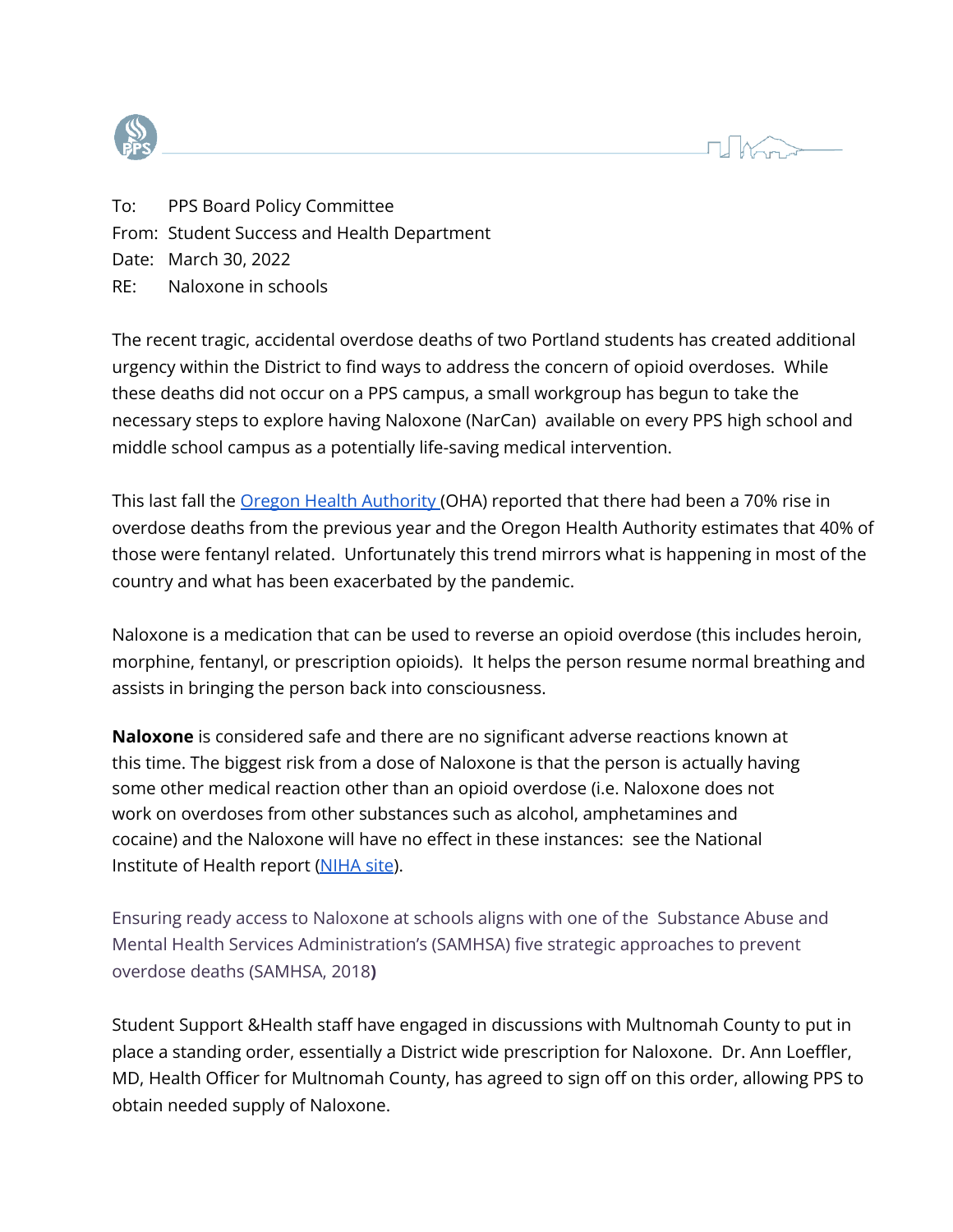Multnomah Education Services District (MESD) nurses and School Health Assistants (SHAs) are beginning training on the OHA protocol for administration of Naloxone and the District has begun identification of additional designated PPS school staff who will also begin training, in the event a nurse or SHA is unavailable. Our hope is to have staff trained and Naloxone available in all PPS middle and high schools sometime this April.

As part of this work, we reviewed the District's Administering Non-injectable Medicines to Students Policy 4.50.026-P and determined that it was in need of update. This policy was last updated in 2002 and does not accurately reflect current practice, including the availability of Epi-pens in every school in the District. The proposed amendments to the policy explicitly reference the use of Epi-pens and Naloxone in schools.

Oregon Department of Education policy: Rule 581-021-0037 Administration of Medication speaks directly to the administration of Naloxone.

*School districts may adopt policies and procedures that provide for the administration of naloxone or any similar medication that is designed to rapidly reverse an overdose of an opioid drug by trained school personnel to any student or other individual on school premises who the personnel believe in good faith is experiencing an overdose of an opioid drug.*

Naloxone won't harm someone if they're overdosing on drugs other than opioids, so it's always best to use it if you think someone is overdosing.

Oregon has a Good Samaritan law that protects individuals from civil prosecution if they give someone naloxone in a good faith effort to reverse opioid overdose.

Research from the National Survey on Drug Use and Health has shown that drug use does not increase in areas where Naloxone is more readily available.

The addition of Naloxone to PPS campuses would be an emergency option in a continuum of substance use and mental health services that was initiated in the 2017-2018 school year. The mission and the goal is to offer a culturally responsive mental health and substance use supports that are available to every student in a tiered model that leverages staff skills and expertise, aligned policies and practices, comprehensive health curriculum K-12, community partnerships, family engagement and direct, student-centered interventions, supports and services.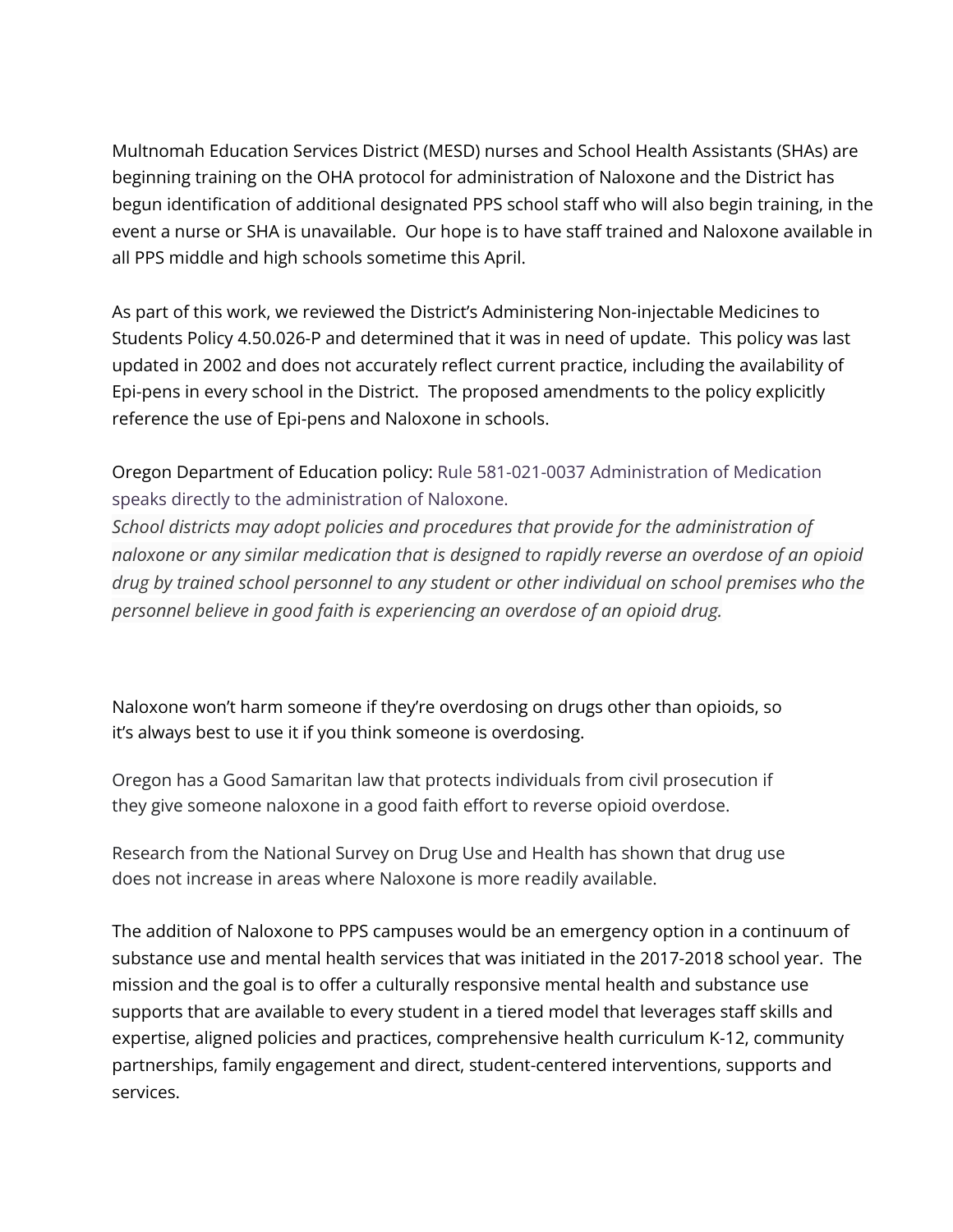### Visual of PPS Mental Wellness Supports on a [Continuum](https://docs.google.com/drawings/d/1cAt0Id6HnEttYigNmdDbXMhhhuYzla9CDDzDFElqk8U/edit?usp=sharing)

Highlighted wellness services at each tier include but are not limited to;

### **Tier I**

- The Healthy Substance Free Learning Environments Board Policy and Administrative Directive. Which is a national model policy in its focus on eliminating disciplinary responses for substance use violations and instead addressing them for what they are a mental health issue that is most effectively met with education, resources and supports. The completion of the policy and AD reflect several years of collaborative, cross departmental work that culminated in student and community focus groups. [Update](https://www.pps.net/cms/lib/OR01913224/Centricity/Domain/4814/4.30.023-P.pdf) [Board](https://www.pps.net/cms/lib/OR01913224/Centricity/Domain/4814/4.30.023-P.pdf) Policy (updated 10/19) and [Administrative Directive](https://www.pps.net/cms/lib/OR01913224/Centricity/Domain/4814/4.30.022-AD.pdf) (updated 9/21).
- PPS Youth [Resource App.](https://youthresourceapp.com/) A unique district and regionally specific resource that is available to students, families and staff. The app was designed through hours of focus groups with 6th-12th grade students throughout the district. The app is maintained and updated by the Department of Success & Health.
- We currently have alcohol, tobacco, and other drug (ATOD) prevention curriculum in grades K-12 and it is taught as a component of health education. The district's goal is to address drug and alcohol use and abuse from an upstream/primary prevention approach.
- Social and emotional learning (SEL)curriculum is utilized Tier 1 and promotes managing emotions, setting and achieving positive goals, feeling and showing empathy for others, establishing and maintaining. positive relationships, and making responsible decisions.
- On-going training and resources for PPS staff is available in a number of modalities including;
	- On-going and topic specific virtual trainings on topics such as implementing the district's suicide screening tool and safety and support planning processes.
	- A virtual [asynchronous](https://www.youtube.com/watch?v=z7swCRVtXJY) training video written, created and edited by a students group about steps and strategies for staff to use to support students with substance use issues.
	- District-wide online mandatory suicide prevention training for all staff and a PPS [suicide prevention](https://www.pps.net/cms/lib/OR01913224/Centricity/Domain/4814/4.30.050-P.pdf) policy.
	- o [The Healthy](https://docs.google.com/document/d/1wPdkp09affEHIaJW-oyPTjEd-dsl1ppbDDgPF7Zp-no/) Choices Bulletin is a monthly summary of substance use prevention resources that are curated for staff to use and share with students and families.

**Tier II**